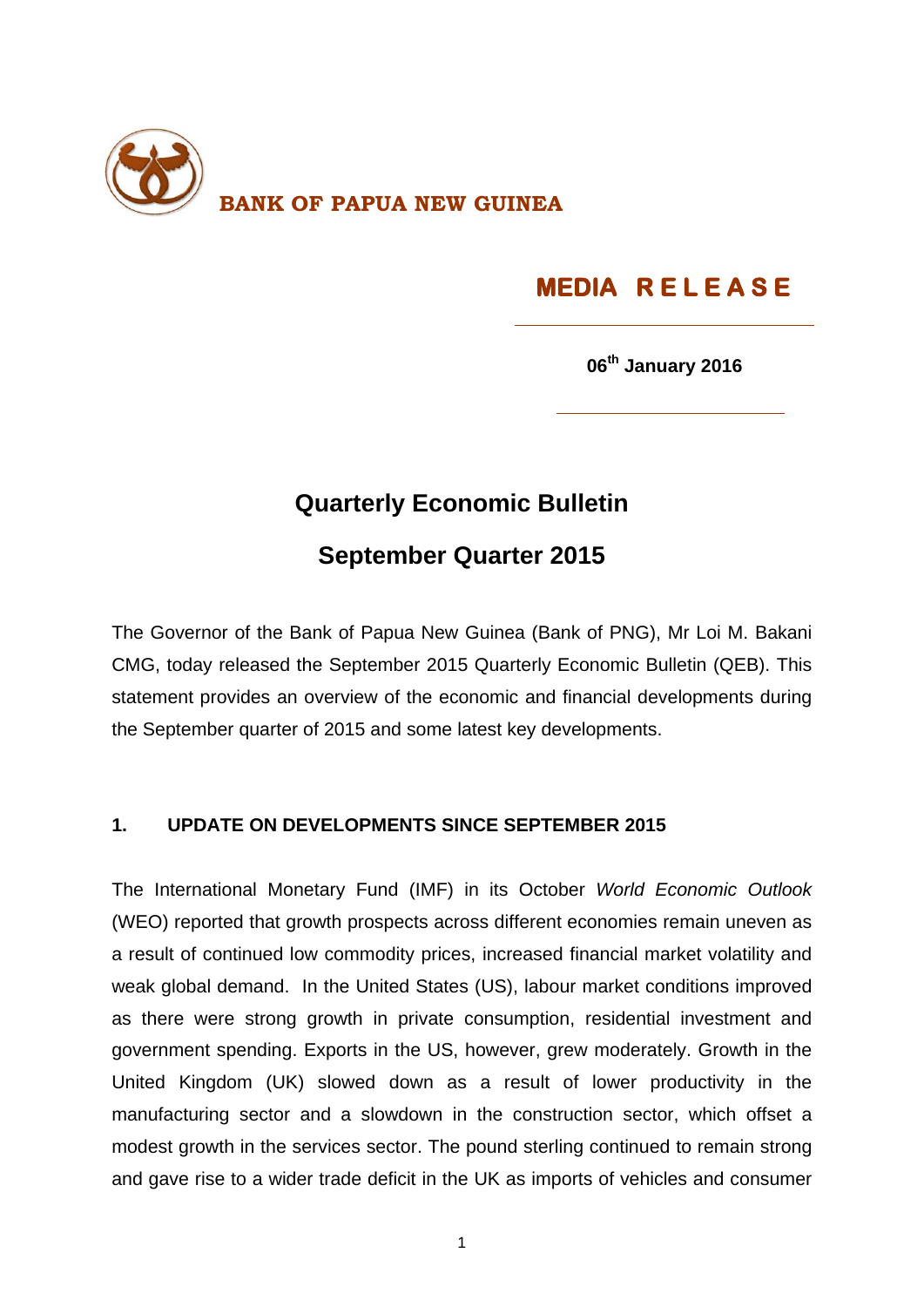goods increased. In Japan, growth was higher than expected as capital expenditure, domestic demand and residential investment increased, while growth in the euro area moderated, mainly as a result of weak international trade impacting the economies of Germany, Italy and France, despite strong consumption and household spending. Growth in the emerging market and developing market economies slowed as a result of prolonged low commodity prices and currency depreciations. As a result of these developments, the International Monetary Fund (IMF) revised downwards its 2015 growth forecast to 3.1 percent from its early forecast of 3.3 percent made in July.

Governor Bakani noted that prices for PNG's export commodities continue to remain low, while crude oil prices have dropped by more than 60.0 percent since June 2014. The weighted average kina prices of Papua New Guinea exports declined by 18.3 percent in the September quarter and partly resulted in a decline of 26.1 percent in the value of merchandise exports. The Governor reiterated that with the declining commodity prices and lower foreign exchange inflows, the kina continues to be under downward pressure. It is projected that commodity prices will remain depressed in 2016 and therefore the Government will have to exercise restraint and prudent management of its Budget to ensure that it will base its spending on actual or realised revenues and available financing. The Government's initiative to raise funds offshore by issuing a sovereign bond in 2016 will assist in providing some relief for foreign exchange liquidity to the market.

Lower oil and food prices and lack of demand from the emerging and developing economies associated with weak global economic activity is keeping global inflation flat. With an extended period of low commodity prices, the Governor mentioned that the feed through from lower international fuel and food prices should offset some of the pressures arising from the depreciation of kina. The Governor urges companies to pass on the benefits of lower prices to consumers.

In November 2015, the National Parliament passed the 2016 Budget with a planned total expenditure of K14.8 billion, which is 2.4 percent lower than the 2015 Budget estimate, and revenue of K12.7 billion. The budget deficit therefore is K2.1 billion or 3.3 percent of GDP. Some concerns about the 2016 Budget include the following.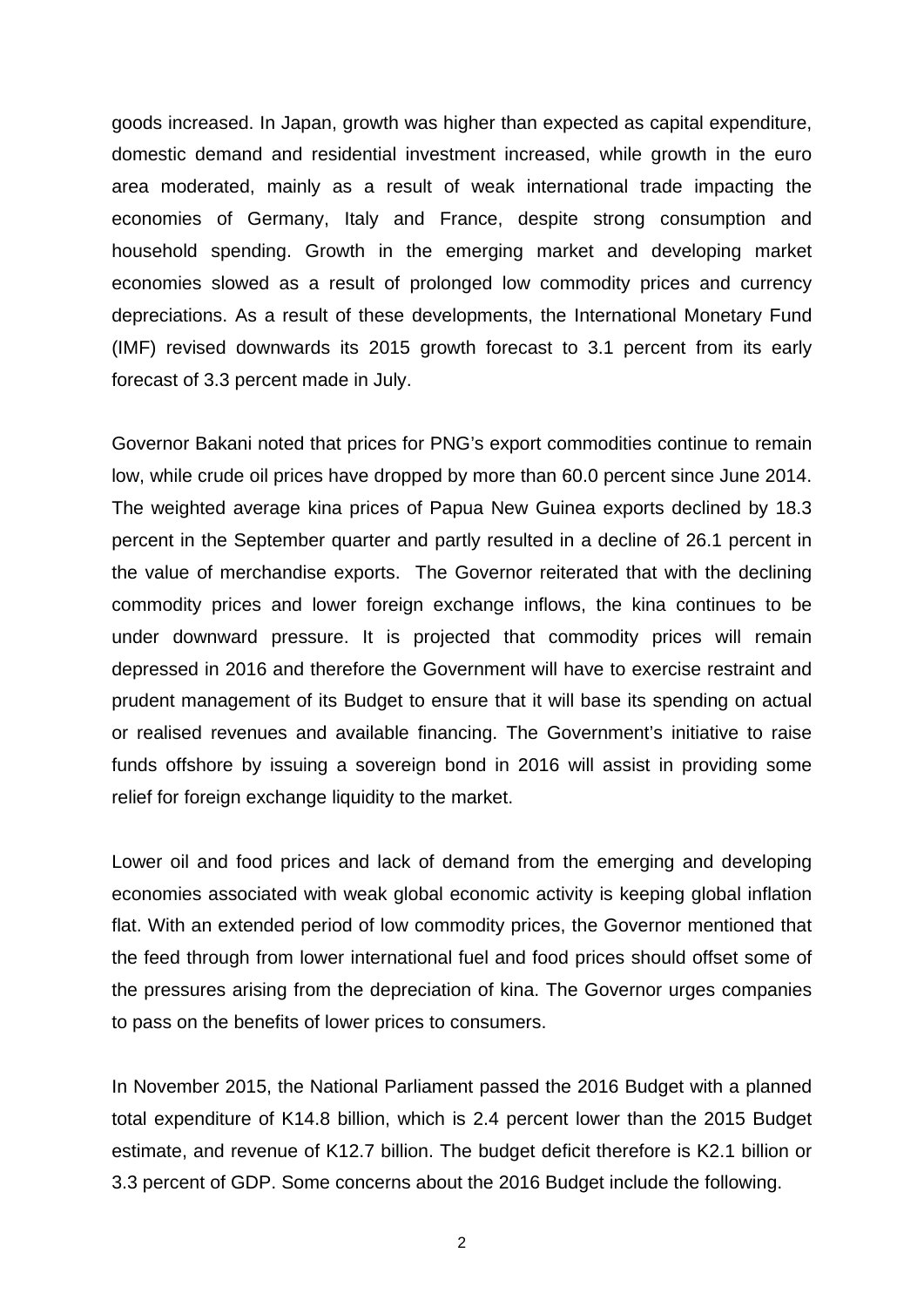- The K12.7 billion revenue is expected to be largely driven by the mineral and petroleum tax. Since the release of the 2016 Budget, international prices for mineral and petroleum has dropped further and are forecast to be even lower. The IMF forecast for the two commodities are US\$42.0 per barrel and US\$9.5 per million metric British thermal units (mmbtu) in 2016. The Governor is concerned that the Government's price forecast of US\$60.0 per barrel for oil and US\$12.0 per mmbtu for LNG are on the high side and that the revenue targets may not be achieved.
- Fiscal deficits have inflationary effects on the economy. In cases where there is revenue shortfall, it is crucial for the Government to cut and reprioritise its expenditure.
- With the accumulation of national debt to around K16.9 billion, the Governor stressed that money borrowed should be spent on productive and quality investments to grow the economy with more emphasis on the agriculture and the export sector as well as tourism. This should lessen the burden on future debt repayments and avoid more financial resources being diverted away from productive investments to debt repayments.

The level of gross foreign exchange reserves at the end of September 2015 was K5, 586.8 (US\$1,972.6) million, sufficient for 10.5 months of total and 18.4 months of non-mineral import covers. The level of gross foreign exchange reserves as at 31<sup>st</sup> December 2015 was K5,526.2 (US\$1,865.1) million.

## **2. OVERVIEW OF THE DEVELOPMENTS IN THE SEPTEMBER QUARTER OF 2015**

Economic indicators available to the Bank of Papua New Guinea (the Bank) point to a slowdown in economic activity in the September quarter of 2015. A decline in the total level of employment in the private sector, a lower growth in domestic credit by the banking system, and lower production and export values of most major export commodities are all indicative of the slowdown in economic activity. Annual headline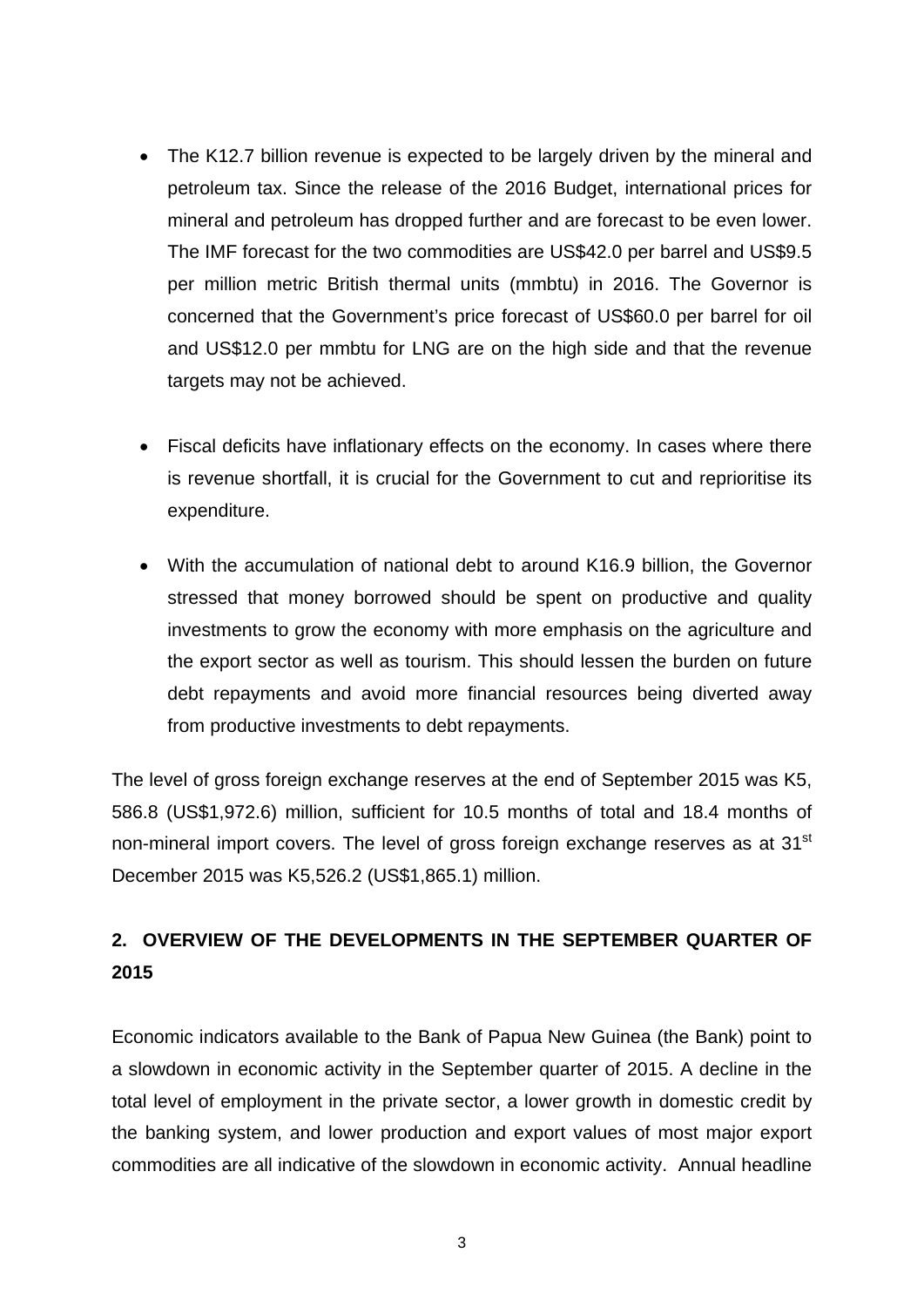inflation was 5.8 percent in September 2015, mainly attributed to the depreciation of the kina. The Bank continued to take a cautious approach by maintaining the policy signalling rate, the Kina Facility Rate (KFR), at 6.25 percent throughout the quarter.

Governor Bakani noted that data from the Bank's Business Liaison Survey (BLS) show that the total nominal value of sales in the private sector increased by 6.2 percent in the June quarter of 2015, compared to a decline of 8.1 percent in the March quarter. Excluding the mineral sector, sales increased by 5.3 percent, following a decline of 6.4 percent in the previous quarter. By sector, sales increased in the wholesale, agriculture/forestry/fisheries, mineral, retail, manufacturing, and finance/business and other services sectors, while it declined in the transportation and construction sectors. By region, the value of sales increased in the Southern, NCD, Islands and Momase while it declined in the Highlands and Morobe. Over the year to June 2015, the total value of sales declined by 5.1 percent, while excluding the mineral sector, sales declined by 7.5 percent.

The Bank's Employment Index shows that the level of employment in the formal private sector declined by 3.4 percent in the September quarter of 2015, compared to an increase of 2.6 percent in the June quarter of 2015. Excluding the mineral sector, the employment level decreased by 3.5 percent. There were declines in the construction, agriculture/forestry/fisheries, manufacturing, finance/business and other services sectors. By region, employment declined in the Southern, Highlands, National Capital District and New Guinea Islands while it increased in Morobe and Momase. Over the twelve months to September 2015, the total level of employment declined by 2.6 percent, while excluding the mineral sector, it declined by 2.8 percent.

The Governor noted that quarterly headline inflation, as measured by the Consumer Price Index (CPI), increased by 1.7 percent in the September quarter of 2015, compared to an increase of 1.1 percent in the June quarter. There were price increases in the Housing, Alcoholic beverages, tobacco, and betelnut, Clothing and footwear, Household Equipment, Food & Non-Alcoholic Beverages, and Restaurants & hotels' expenditure groups. The Transport, 'Miscellaneous, and Recreation expenditure groups recorded declines, while the Communications, Health, Education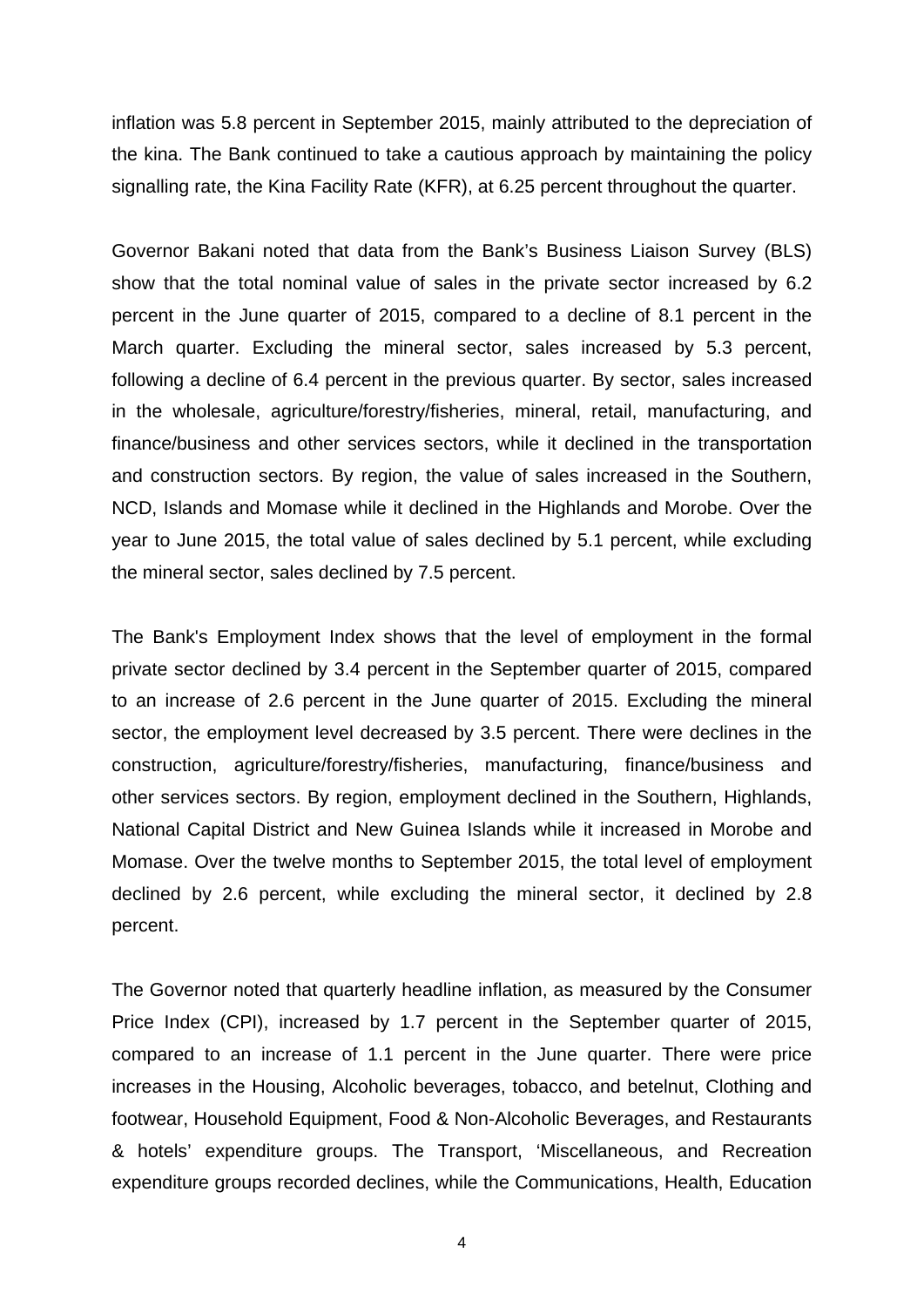recorded no price change. By urban centre, prices increased in all centres. The annual headline inflation was 5.8 percent in September 2015, compared to 5.7 percent in the June quarter.

During the September quarter of 2015, the average daily kina exchange rate depreciated against most major currencies. It depreciated against the pound sterling by 4.1 percent to 0.2311, euro by 3.6 percent to 0.3222, US dollar by 2.9 percent to 0.3583 and the yen by 2.2 percent to 43.8034.It appreciated against the Australian dollar by 4.0 percent to 0.4935. The appreciation against the Australian dollar resulted in the increase of the daily average trade weighted index by 0.4 percent to 35.80.

The Governor mentioned that the weighted average kina price of Papua New Guinea's exports was 18.3 percent lower in the September quarter of 2015, compared to the corresponding quarter of 2014. There was a 22.4 percent decline in the weighted average price of all mineral exports. This was due to lower prices for gold, copper, crude oil, nickel, and Liquefied Natural Gas (LNG) condensate. For the agricultural, logs and marine product exports, excluding refined petroleum product exports, the weighted average price declined by 4.0 percent due to lower kina export prices of all non-mineral exports, with the exception of cocoa, copra, tea and rubber. Excluding logs, the weighted average price of agricultural and marine product exports declined by 9.0 percent in the quarter, compared to the corresponding period of 2014. The lower export prices reflected weak international commodity prices and depressed global economy.

There was an overall deficit of K393 million for the nine months to September 2015, compared to a deficit of K755 million in the corresponding period of 2014. A higher deficit in the capital and financial account more than offset a surplus in the current account.

The surplus in the current account was due to a higher trade surplus and net transfer receipts. The deficit in capital and financial account mainly reflected a build-up in foreign currency account balances of mining, oil and LNG companies. These more than offset net inflows in direct and portfolio investments, reflecting sale of equity by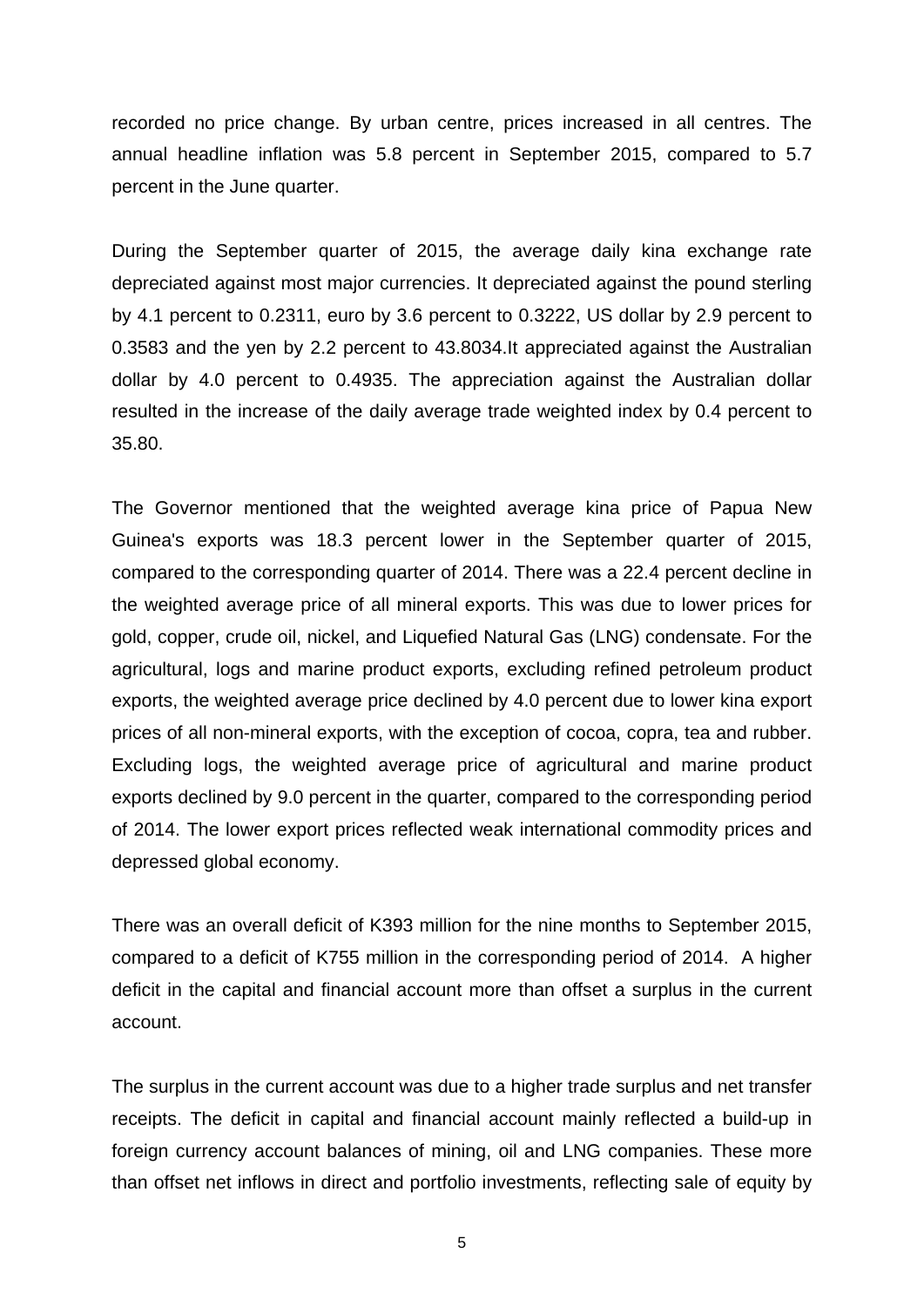resident entities and drawdown from investments in short term money market instruments, respectively.

The level of gross foreign exchange reserves at the end of September 2015 was K5,586.8 (US\$1,972.6) million, sufficient for 10.5 months of total and 18.4 months of non-mineral import covers.

Governor Bakani explained that the inflation outcomes for the first three quarters of 4.8 percent, 5.7 percent and 5.8 percent, respectively, are considered to be manageable and within the Bank's inflation forecast for the year. Considering this and consistent with the National Government's fiscal policy intention to stimulate economic activity after the LNG construction phase, the Central Bank continued to be cautious by maintaining its neutral stance of monetary policy and keeping the Kina Facility Rate (KFR) at 6.25 percent during the September quarter of 2015.

The average level of broad money supply (M3\*) increased by 0.3 percent in the September quarter of 2015, compared to an increase of 1.2 percent in the June quarter of 2015. This outcome was mainly influenced by increases in average net credit to the other financial corporations (OFCs) and public non-financial corporations, with the latter reflecting increased lending to state owned enterprises. The average net domestic claims outstanding, excluding net claims on the Central Government, increased by 4.0 percent in the September quarter of 2015, following an increase of 0.6 percent in the June quarter of 2015. The average level of monetary base (reserve money) increased by 0.1 percent in the September quarter of 2015, from a decline of 1.7 percent in the previous quarter. This was mainly influenced by the increase in currency in circulation, which more than offset a decline in commercial banks' deposits at the Central Bank.

The average level of deposits in other depository corporations (ODCs) declined by 0.1 percent to K20,257.5 million in the September quarter of 2015, from K20,271.0 million in the previous quarter. This reflected decreases in deposits of the Government, financial corporation and public nonfinancial corporations.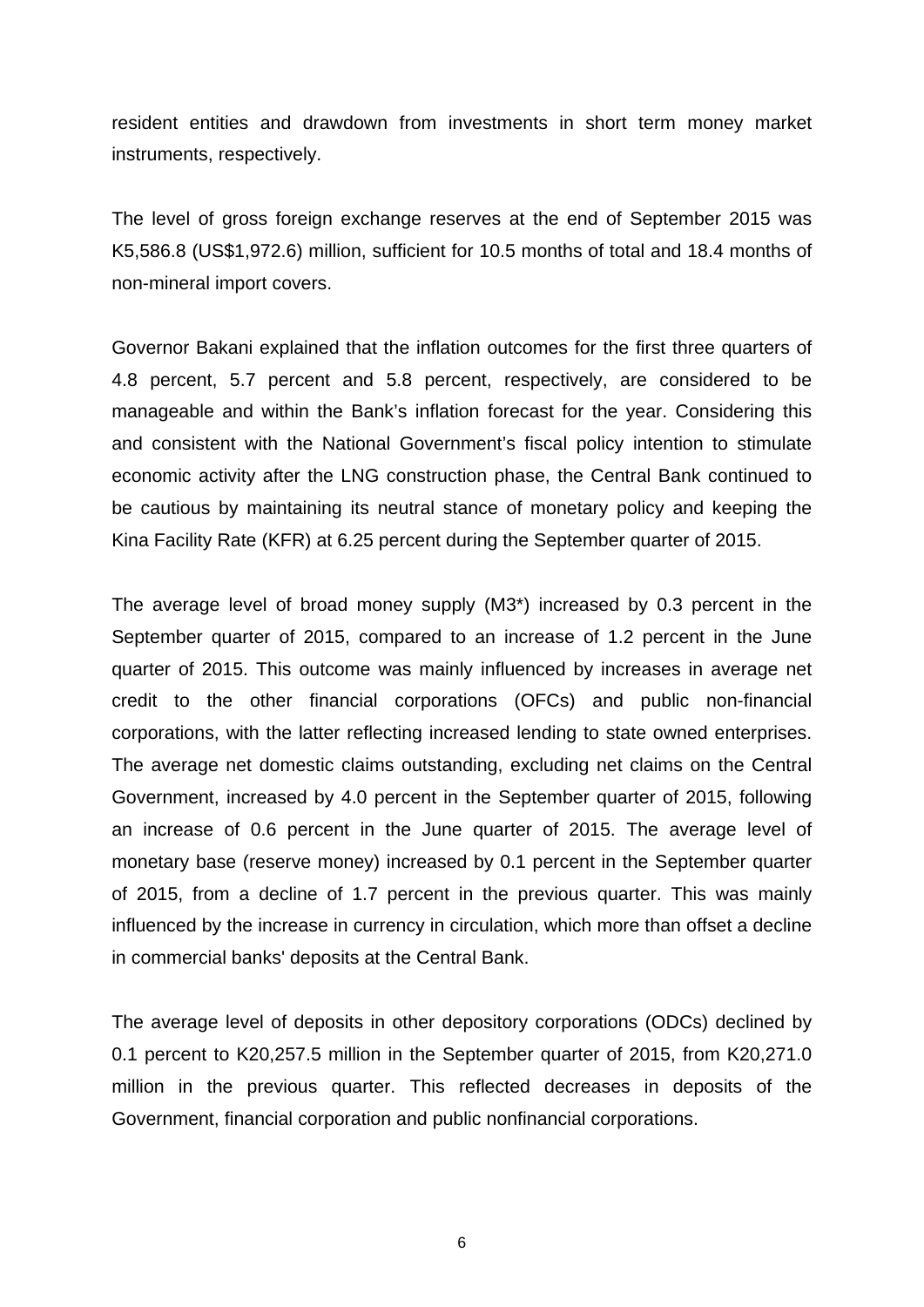The net foreign assets (NFA) of the financial corporations, comprising depository corporations (DCs) and other financial corporations (OFCs), declined by 10.2 percent to K7,585.5 million in the September quarter of 2015, compared to an increase of 2.3 percent in the June quarter. This resulted from declines in the NFA of both the Central Bank and ODCs. The decline in NFA of the Central Bank reflected its interventions to supply foreign currency in the foreign exchange market. The decline in NFA of ODCs was mainly due to decreases in their foreign assets, including investments abroad. Net claims on the Central Government decreased by K256.4 million to K7,685.6 million in the September quarter of 2015, compared to an increase of K648.9 million in the previous quarter. This resulted from the retirement of Government securities, reflecting a lack of demand.

In the September quarter of 2015, total domestic credit extended by financial corporations to the private sector, public non-financial corporations and 'Provincial and Local level Governments' increased by K669.4 million to K15,369.3 million, compared to an increase of K263.7 million in the previous quarter. This was mainly due to an increase of K702.2 million in credit to the public non-financial corporations, while credit to the private sector declined by K32.7 million. The increase in credit to the public non-financial corporations reflected advances by the ODCs to the State Owned Enterprises, especially for financing various infrastructure projects. The annualised growth in domestic credit, excluding Central Government, was 8.8 percent in the September quarter of 2015, lower than 12.0 percent recorded in the June quarter.

The Governor noted that the preliminary estimates of the fiscal operations of the National Government over the nine months to September 2015 show an overall deficit of K1,940.1 million, compared to a deficit of K1,510.1 million in the corresponding period of 2014. This represents 3.8 percent of nominal GDP, and reflected higher expenditure, which more than an increase in revenue.

Total tax revenue amounted to K6,207.1 million, 10.7 percent higher than the receipts collected during the same period in 2014, and represents 61.5 percent of the revised budgeted amount for 2015. Direct tax receipts totalled K3,974.5 million, 1.5 percent lower than the receipts collected during the corresponding period in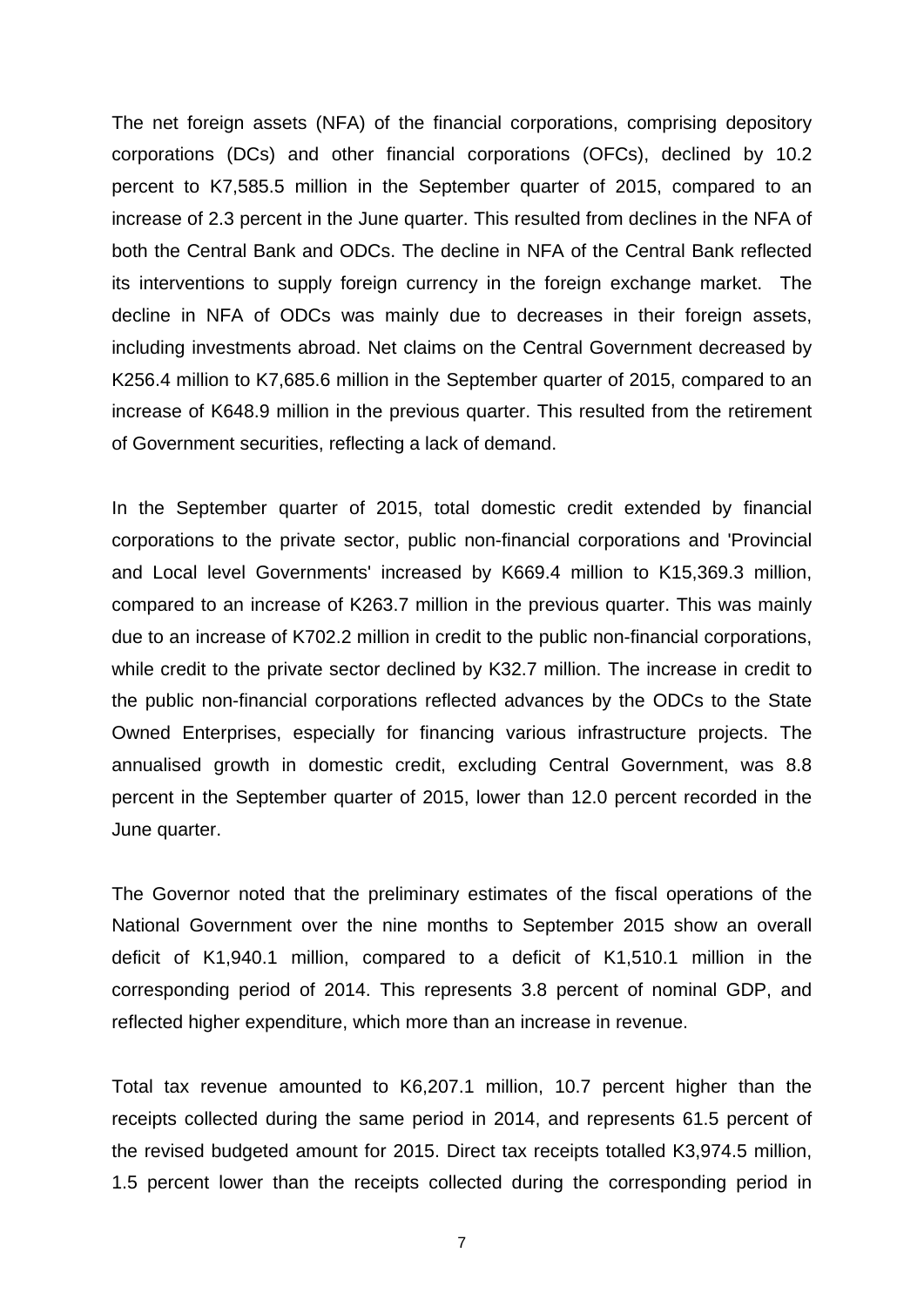2014, and represents 60.9 percent of the revised budgeted amount. This outcome was mainly attributed to lower company taxes, which more than offset increases in personal and other direct tax receipts. The decrease in company taxes was mainly due to lower mining and petroleum taxes associated with lower international commodity prices and lower growth in the non-resource sector. The increase in personal income tax was due to higher tax collections as a result of increased enforcement and compliance measures by IRC. The higher collections in other direct taxes were mainly reflective of higher dividend withholding tax, gaming machine turnover and interest withholding tax receipts.

Total expenditure over the nine months to September 2015 was K9,395.9 million, 14.8 percent higher than in the corresponding period of 2014 and represents 62.1 percent of the revised budgeted appropriation for 2015. This outcome reflected higher recurrent and development expenditures.

Recurrent expenditure over the nine months to September 2015 was K5,395.9 million, 7.2 percent higher than in the corresponding period of 2014 and represents 54.9 percent of the revised budgeted appropriation for 2015. The increase was mainly due to higher spending by National Departments, high interest payments and grants to statutory bodies.

The Governor explained that the budget deficit of K1,940.1 million was financed from domestic sources totalling K2,076.0 million. External loan repayments comprised of K114.9 million and K21.0 million from concessional and extra ordinary sources, respectively. The domestic financing comprised net holdings of Government securities of K438.8 million by the Central Bank, K532.8 million by the ODCs, K489.6 million by OFCs and K200.0 million by Public Non-Financial Corporations, combined with K414.8 million in cheques yet to be settled.

Total public (Government) debt outstanding in the September quarter of 2015 was K17,515.1 million, K2,859.5 million higher than in the December quarter of 2014. Both domestic and external loans increased. The increase in domestic debt resulted from net new issuance of Treasury bills and Inscribed stocks, while the increase in